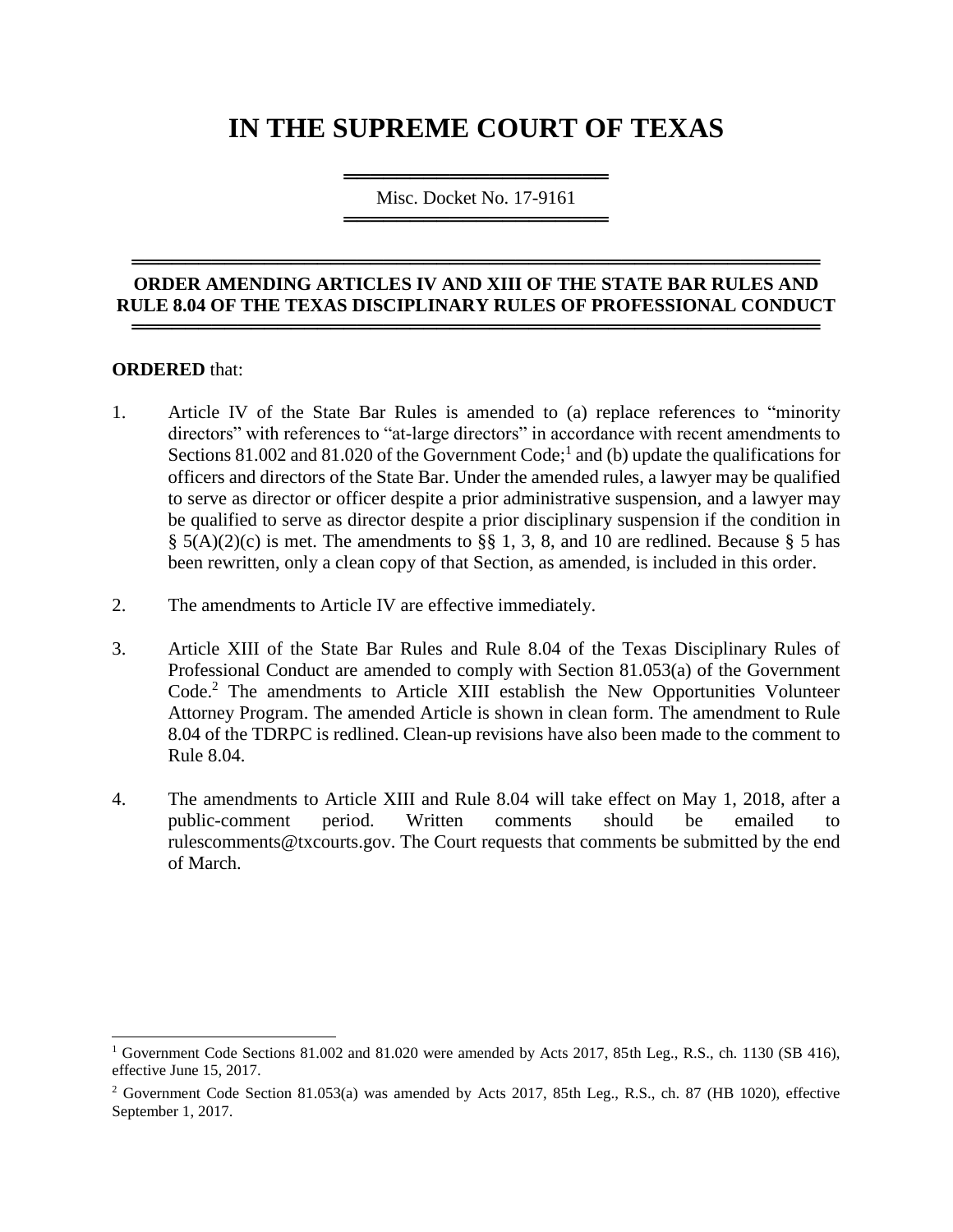- 5. The Clerk is directed to:
	- a. file a copy of this order with the Secretary of State;
	- b. cause a copy of this order to be mailed to each registered member of the State Bar of Texas by publication in the *Texas Bar Journal*;
	- c. send a copy of this order to each elected member of the Legislature; and
	- d. submit a copy of the order for publication in the *Texas Register*.

Dated: December 12, 2017.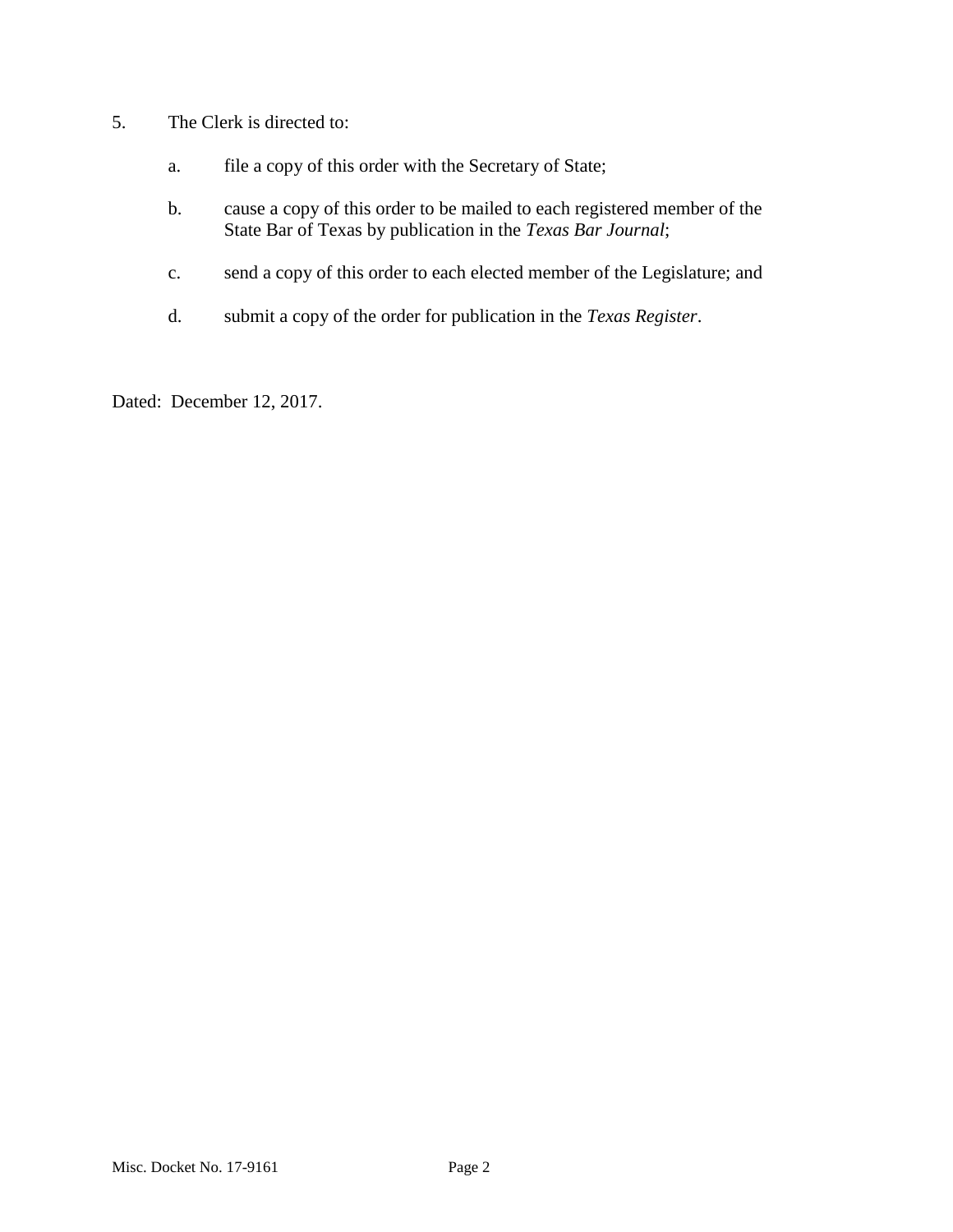Nathan L. Hecht, Chief Justice

Paul W. Green, Justice

Phil Johnson, Justice

 $26$ Don R. Willett, Justice

Eva M. Guzman, Justice

Debra H. Lehrmann, Justice

Jeffrey S. Boyd, Justice V John P. Devine, Justice

Brown, Justice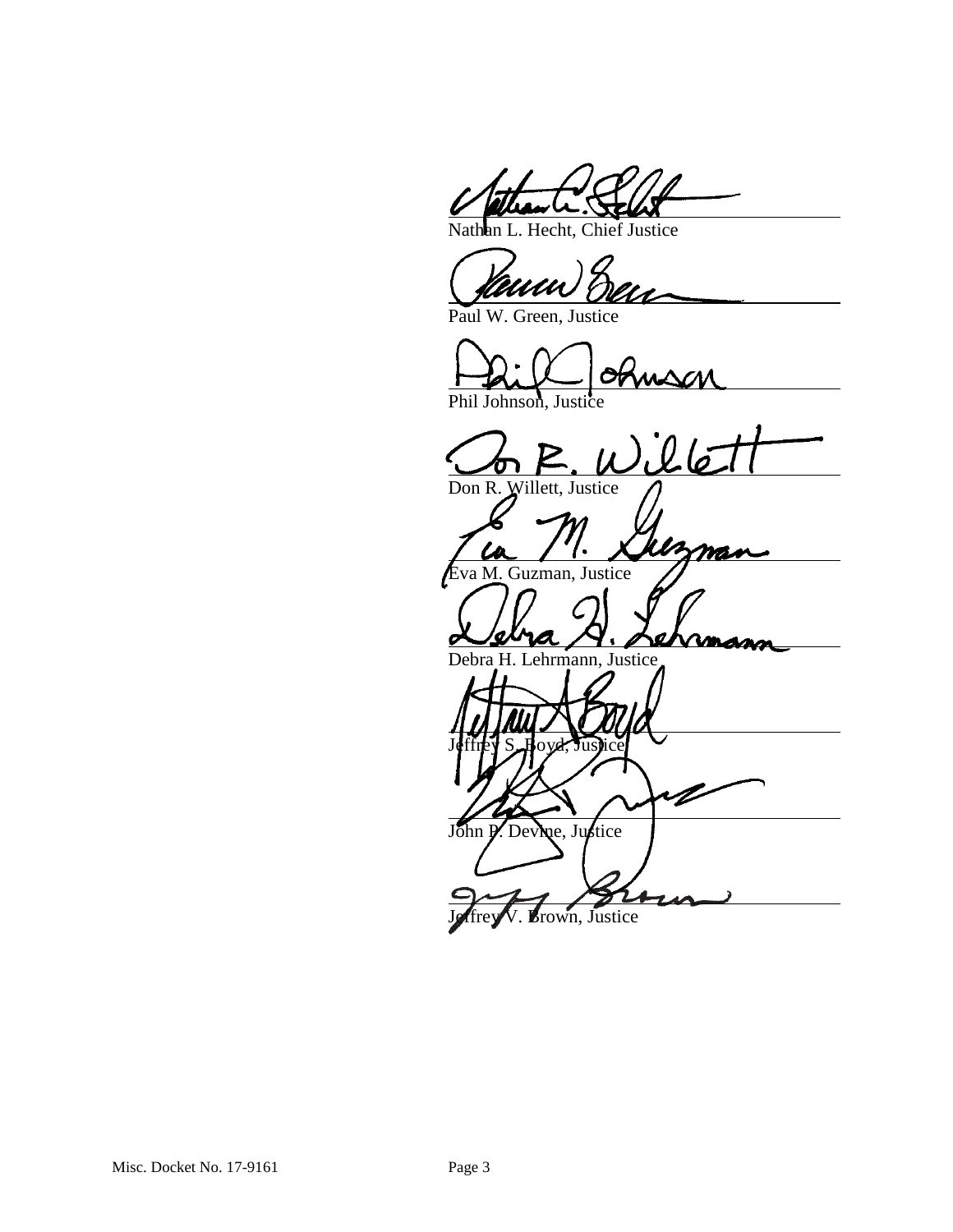## **ARTICLE IV ADMINISTRATION**

## **Redline of Amendments to Section 1 Section 1. Board of Directors; Duties**

- **A.** The State Bar shall be governed by a board with shall enforce the Act and these Rules.
- **B.** The term of office for each elected, public, and minority at-large director shall be three (3) years. The terms of elected and public directors shall be staggered with one-third (1/3) of such directors elected or appointed each year. The terms of  $\frac{1}{2}$  minority at-large directors shall be staggered with as near to one-third (1/3) as possible appointed each year.
- **C.** The regular term of office of an elected, public, or minority at large director shall commence on adjournment of the annual meeting of the State Bar next following election or appointment and continue until the adjournment of the third annual meeting next following election or appointment.
- **D.** The board shall take such action and adopt such regulations and policies, consistent with the Act or these Rules, as shall be necessary and proper for the administration and management of the affairs of the State Bar, for the protection of the property of the State Bar and for the preservation of good order.

## **Redline of Amendments to Section 3 Section 3. Composition of the Board**

The board shall be composed of the officers of the State Bar, the president, president-elect, and immediate past president of the Texas Young Lawyers Association, not more than thirty (30) members of the State Bar elected by the membership from their district as may be determined by the board, six (6) persons who are not licensed attorneys, known as public directors, who do not have, other than as consumers, a financial interest in the practice of law, and four (4) minority at large directors appointed by the president and confirmed by the Board. The Board may, in its discretion, also include other members who shall be ex officio or non-voting board members.

#### **Clean Version of Section 5, as Amended**

## **Section 5. Directors, Qualifications and Other Requirements**

A. Qualifications for Serving as Director. The board is the judge of a candidate's qualifications.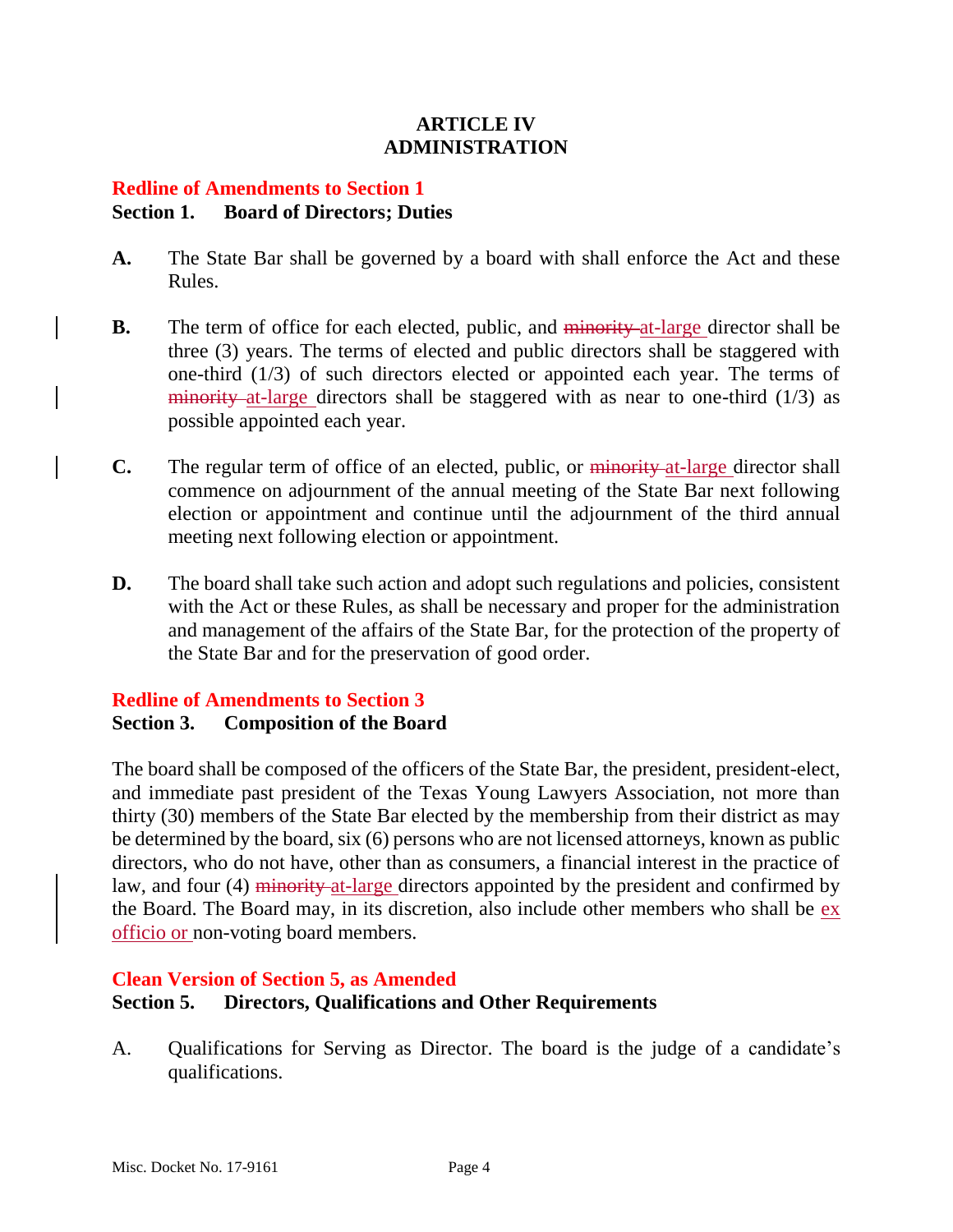- 1. *All directors.* A director must not be an officer, employee, or paid consultant of a Texas trade association or the spouse of one. Texas trade association is defined in Section 81.028, Government Code.
- 2. *Attorney directors.* A director who is an attorney also:
	- a. must be an active member in good standing;
	- b. must never have been disbarred or resigned in lieu of discipline; and
	- c. if ever suspended for professional misconduct, must have been reinstated at least ten years before the term as director begins.
- 3. *Elected directors.* An elected director also:
	- a. must have their principal place of practice in the district from which the director is elected;
	- b. must not have their principal place of practice in the same county as the last director from the district—but this requirement does not apply to a director from a Metropolitan County or El Paso County, and the board may disregard the requirement if necessary to rebalance the board membership under section 8;
	- c. must not have served one and one-half years or more of the prior director's term; and
	- d. must not be an elected official paid by the State of Texas.
- 4. *Public directors.* A public director also:
	- a. must not have a financial interest in the practice of law, other than as a consumer; and
	- b. must be confirmed by the senate.
- 5. *At-large directors.* An at-large director also must not be an elected official paid by the State of Texas.
- 6. *Ex officio directors.* An ex officio director also must not be an elected official paid by the State of Texas.
- B. Other Requirements. A director must:
	- 1. take the oath of office by the second regularly scheduled board meeting of the first year of the director's term; and
	- 2. attend at least half of the regularly scheduled board meetings each calendar year—but a majority of the board may excuse a director's absence.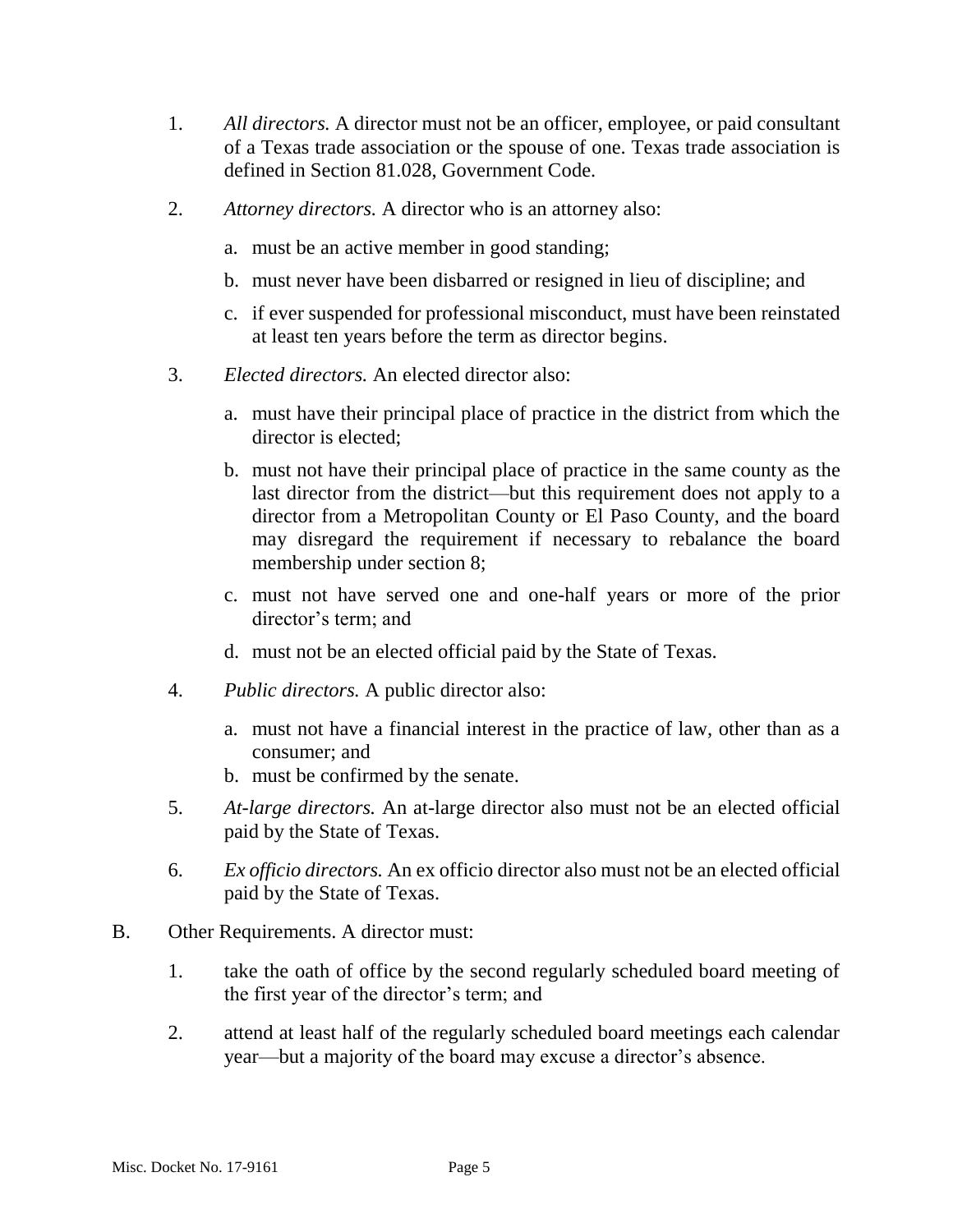C. The board must provide a training program for board members that meets the requirements of Section 81.0201, Government Code. An elected or appointed director cannot participate at a board meeting or vote before completing the training program.

#### **Redline of Amendments to Section 8 Section 8. Director Vacancies and How Filled**

- **A.** Death of a board member, judgment of incompetency, a board member's resignation or any failure to qualify shall create a vacancy. In case of a vacancy as to an elected director, the president, shall appoint a member whose principal place of practice is within the district within which the vacancy has occurred. Vacancies in ex officio directorships shall be filled by the person who succeeds to the office in the State Bar or in the Texas Young Lawyers Association to which such directorship is incident, except that the directorship incident to the office of immediate past president of the State Bar or Texas Young Lawyers Association or immediate past chairperson of the board of the State Bar shall be filled by the most recent holder of such offices respectively who is willing to serve. Vacancies in public and minority at-large directorships shall be filled in the same manner and by the same authority designated by statute to fill such positions.
- **B.** Persons filling such vacancies shall meet the same requirements and shall qualify in the same manner as those assuming the office of director for the full term.
- **C.** The board may adopt appropriate procedures for the purpose of equalizing the size of the classes of the board of directors. Once such equalization is accomplished, then those appointed to fill a vacancy shall serve the balance of the term of the particular position vacated.
- **D.** The board of directors may remove a director from the board at any regular meeting by resolution declaring the director's position vacant, pursuant to § 81.027(a) of the State Bar Act or Article IV, § 5 of these Rules.

## **Redline of Amendments to Section 10 Section 10. Officers**

- **A.** The officers of the State Bar shall be the president, the president-elect and the immediate past president.
- **B.** Qualifications of Officers. An officer:
	- 1. must be an active member in good standing;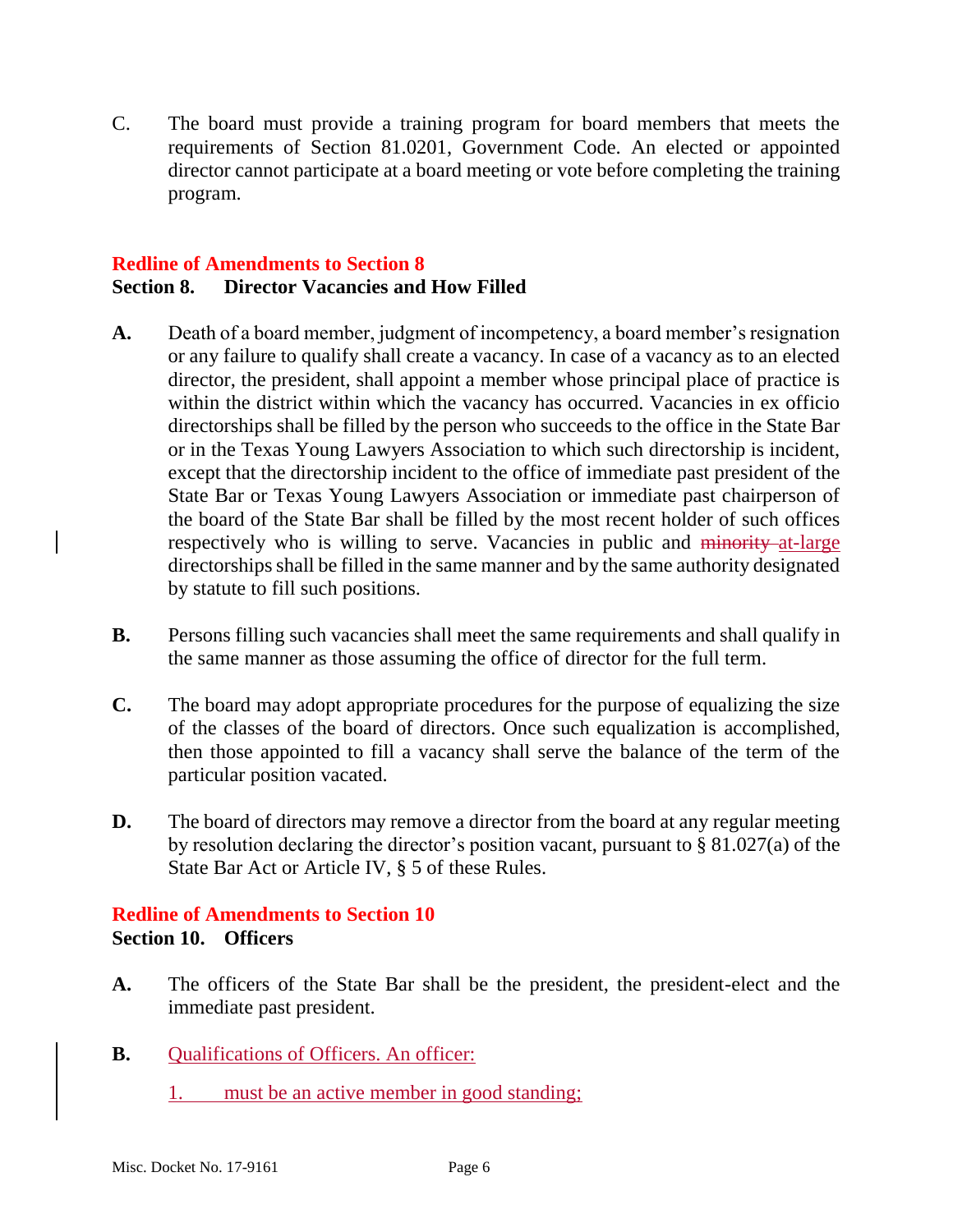- 2. must never have been suspended for professional misconduct, been disbarred, or resigned in lieu of discipline;
- 3. must not be an elected official paid by the State of Texas.
- **C.** Other Requirements. An officer must also take the oath of office by the second regularly scheduled board meeting of the officer's term.
- **BD.** The president shall preside at all meetings of the State Bar, be the official representative and spokesperson for the State Bar in all public matters and have general responsibility for carrying out the policy of the State Bar.
- **CE.** The president-elect shall preside at meetings of the State Bar in the absence of the president and otherwise assist the president, as the president shall request, in carrying out the responsibilities of the office of president.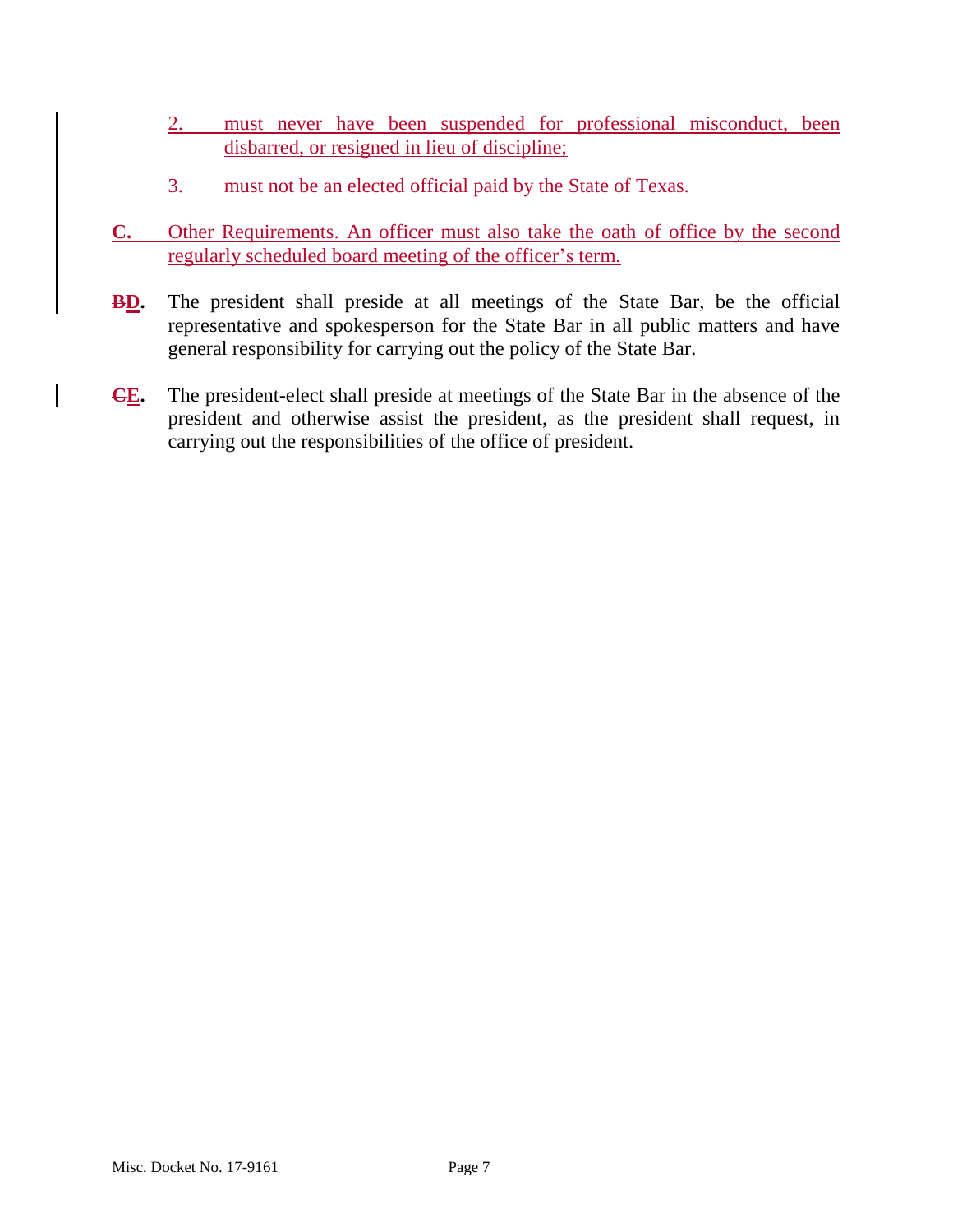### **State Bar Rules**

# **Clean Version of Article XIII, as Amended Article XIII—New Opportunities Volunteer Attorney Pro Bono Program**

## **Section 1. Definitions**

- (A) "Program" is the New Opportunities Volunteer Attorney Pro Bono Program established by this article.
- (B) A "New Opportunities Volunteer Attorney" or "NOVA" is a person of any age who:
	- 1. is an inactive or emeritus member of the State Bar or is licensed to practice law in another U.S. jurisdiction, even if inactive or retired; and
	- 2. meets the following conditions:
		- is in good standing with the State Bar or the entity that governs the practice of law in the jurisdiction where the attorney is licensed;
		- is in good standing with all courts and jurisdictions in which the attorney is admitted to practice;
		- agrees to abide by the Texas Disciplinary Rules of Professional Conduct and to submit to the disciplinary jurisdiction of the Supreme Court of Texas and the State Bar;
		- has not been disciplined for professional misconduct within the past 10 years and is not subject to a pending disciplinary proceeding;
		- provides legal services under the supervision of an approved legal service organization;
		- is not compensated for legal services rendered under the Program; and
		- complies with the policies and procedures of the Program.
- (C) An "approved legal service organization" must:
	- 1. provide free legal services;
	- 2. maintain malpractice insurance for its NOVAs; and
	- 3. be either:
		- (a) a nonprofit that:
			- is funded in part by the Texas Access to Justice Foundation;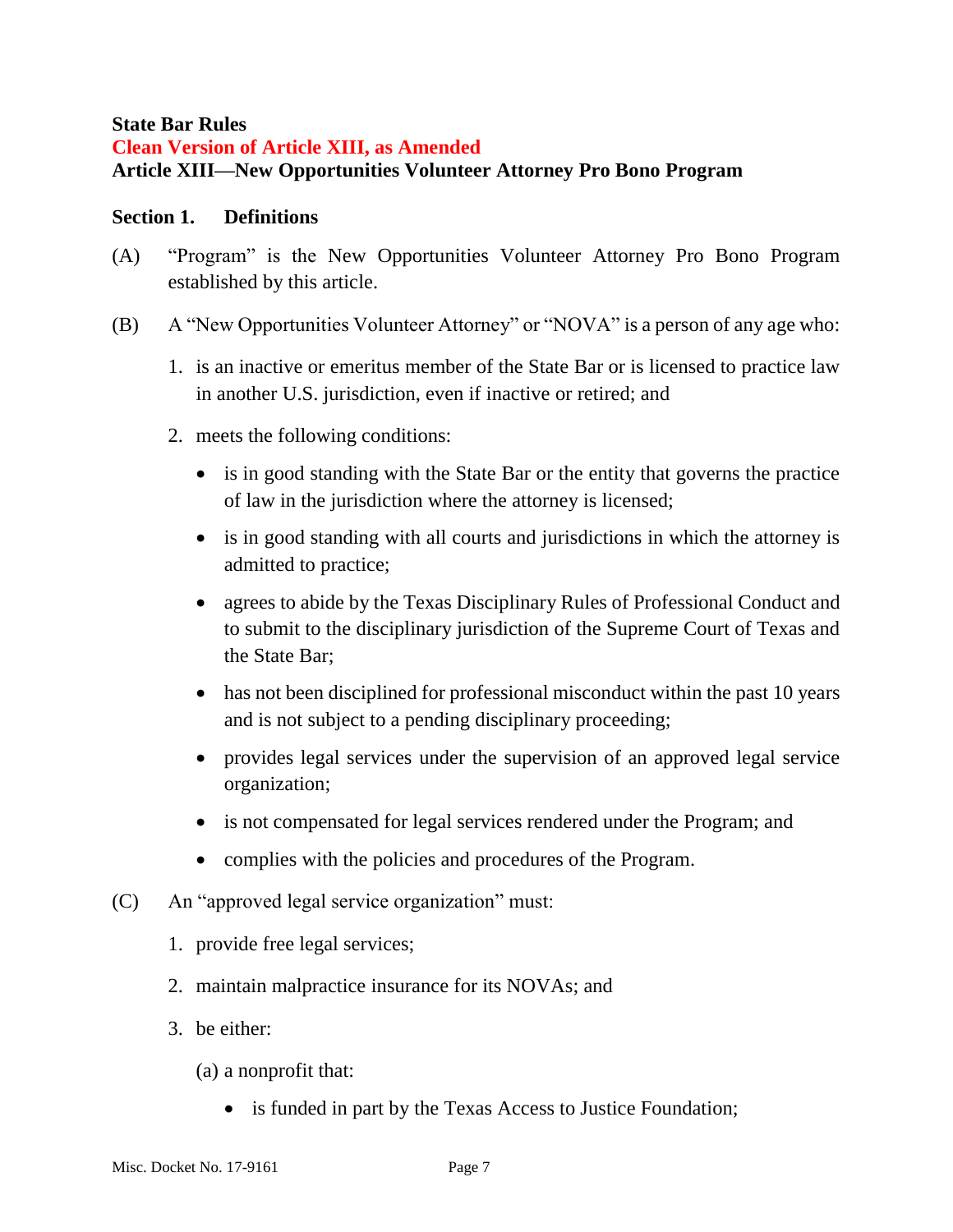- is funded in part by the Legal Services Corporation;
- is a current participant in the State Bar of Texas Malpractice Insurance Network Exchange; or
- provides at least 50% of its legal services at no cost to Texans living at or below 200% of the federal poverty guidelines published annually by the U.S. Department of Health and Human Services;
- (b) a clinic or pro bono program of a Texas law school; or
- (c) a pro bono project or program of the State Bar or of a local or specialty bar association within Texas.

## **Section 2. Scope of Authority**

A NOVA may engage in any activity necessary to resolve a legal matter for a client, including giving legal advice, preparing pleadings or other documents, and appearing before a court or tribunal. A NOVA need not be admitted pro hac vice to appear before a court while providing legal services under the Program. A NOVA may not represent himor herself to be an active member of the State Bar.

## **Section 3. Compensation and Fees**

- (A) A NOVA may not receive compensation for providing legal services under the Program, but an approved legal service organization may reimburse a NOVA for actual expenses incurred by the attorney.
- (B) A NOVA is exempt from paying the legal services fee mandated by Section 81.054(j), Government Code.
- (C) An approved legal service organization may charge the client for services provided by a NOVA and collect attorneys' or other fees awarded by a court or tribunal or as a part of a settlement.

#### **Section 4. Administration**

The State Bar may develop policies and procedures for the Program and is responsible for its administration.

#### **Section 5. Discipline**

A NOVA may be sanctioned or disciplined by a court or the State Bar in the same manner as an active member of the State Bar.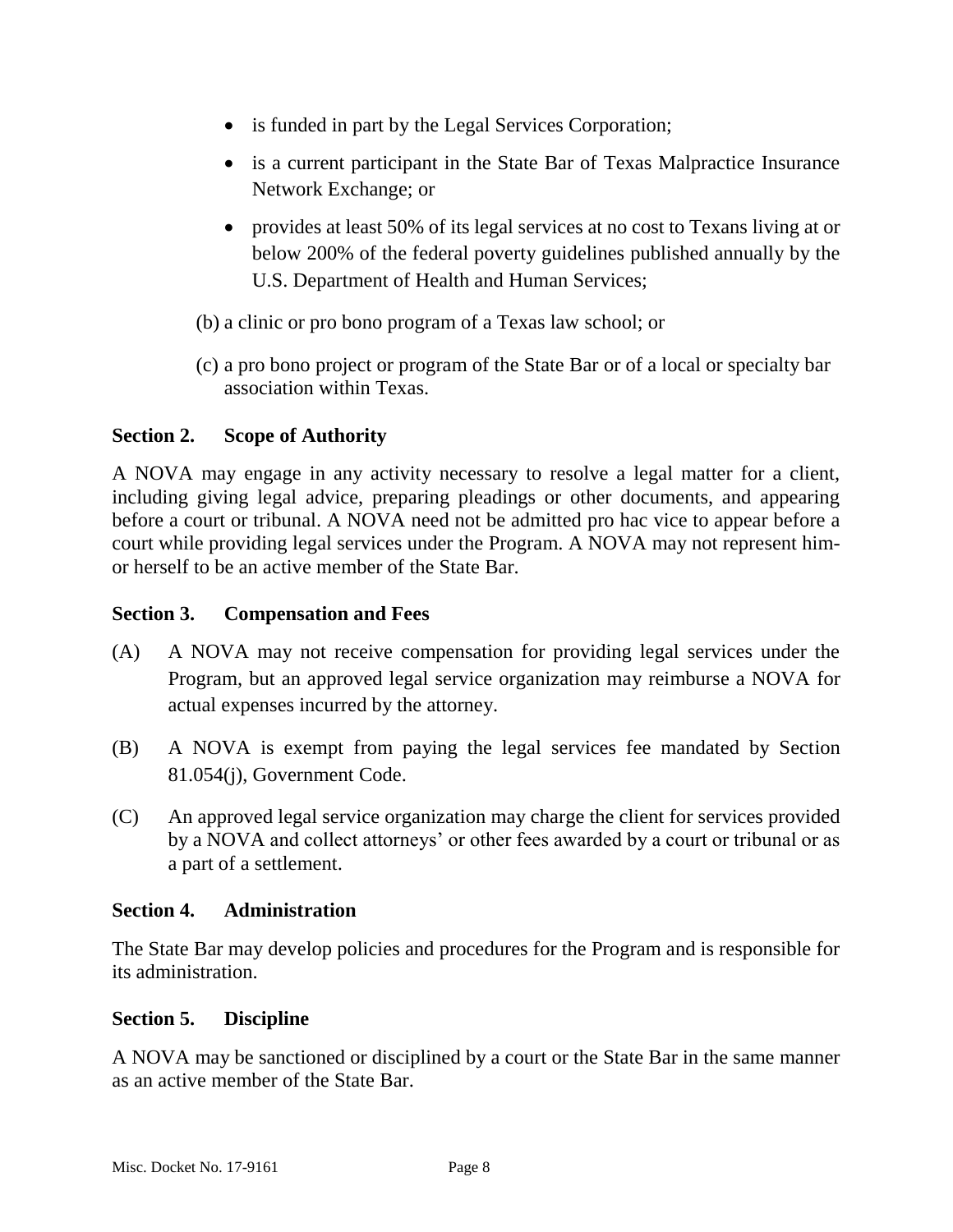## **Section 6. MCLE Requirement**

A NOVA must complete at least three hours of CLE annually.

## **Section 7. Authority of Approved Legal Service Organizations**

An approved legal service organization is not required to:

- (A) accept any particular NOVA;
- (B) refer any case, a particular type of case, or a particular number of cases to any NOVA; or
- (C) take any action inconsistent with the rules, laws, regulations, policies, or procedures governing the organization's pro bono programs.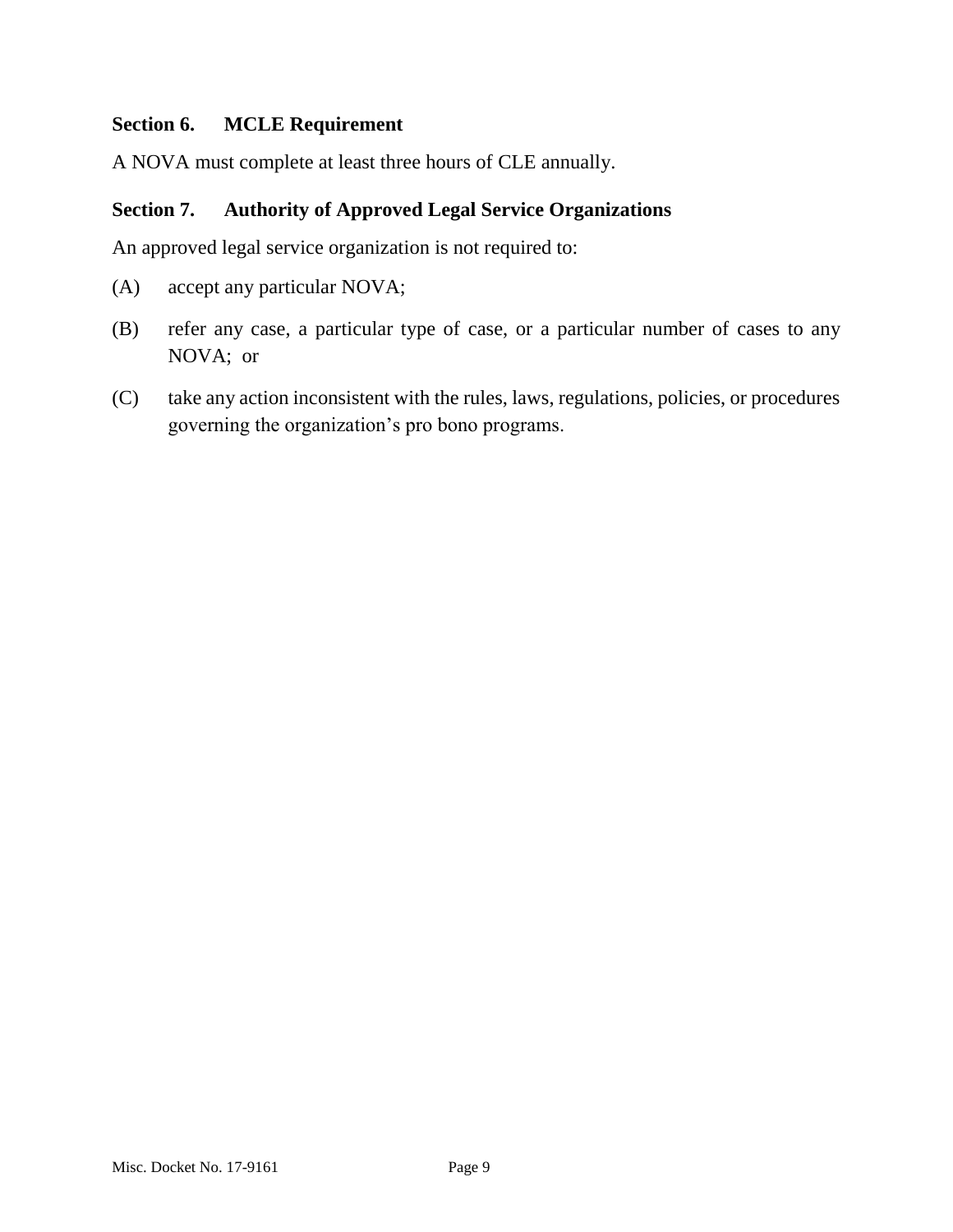# **Texas Disciplinary Rules of Professional Conduct**

**Redline of Amendments to Rule 8.04**

# **Rule 8.04. Misconduct**

- (a) A lawyer shall not:
	- (1) violate these rules, knowingly assist or induce another to do so, or do so through the acts of another, whether or not the violation occurred in the course of a client-lawyer relationship;
	- (2) commit a serious crime or commit any other criminal act that reflects adversely on the lawyers honesty, trustworthiness or fitness as a lawyer in other respects;
	- (3) engage in conduct involving dishonesty, fraud, deceit or misrepresentation;
	- (4) engage in conduct constituting obstruction of justice;
	- (5) state or imply an ability to influence improperly a government agency or official;
	- (6) knowingly assist a judge or judicial officer in conduct that is a violation of applicable rules of judicial conduct or other law;
	- (7) violate any disciplinary or disability order or judgment;
	- (8) fail to timely furnish to the Chief Disciplinary Counsels office or a district grievance committee a response or other information as required by the Texas Rules of Disciplinary Procedure, unless he or she in good faith timely asserts a privilege or other legal ground for failure to do so;
	- (9) engage in conduct that constitutes barratry as defined by the law of this state;
	- (10) fail to comply with section 13.01 of the Texas Rules of Disciplinary Procedure relating to notification of an attorneys cessation of practice;
	- (11) engage in the practice of law when the lawyer is on inactive status, except as permitted by section 81.053 of the Government Code and Article XIII of the State Bar Rules, or when the lawyers right to practice has been suspended or terminated, including, but not limited to, situations where a lawyer's right to practice has been administratively suspended for failure to timely pay required fees or assessments or for failure to comply with Article XII of the State Bar Rules relating to Mandatory Continuing Legal Education; or
	- (12) violate any other laws of this state relating to the professional conduct of lawyers and to the practice of law.
- (b) As used in subsection (a)(2) of this Rule, "serious crime" means barratry; any felony involving moral turpitude; any misdemeanor involving theft, embezzlement, or